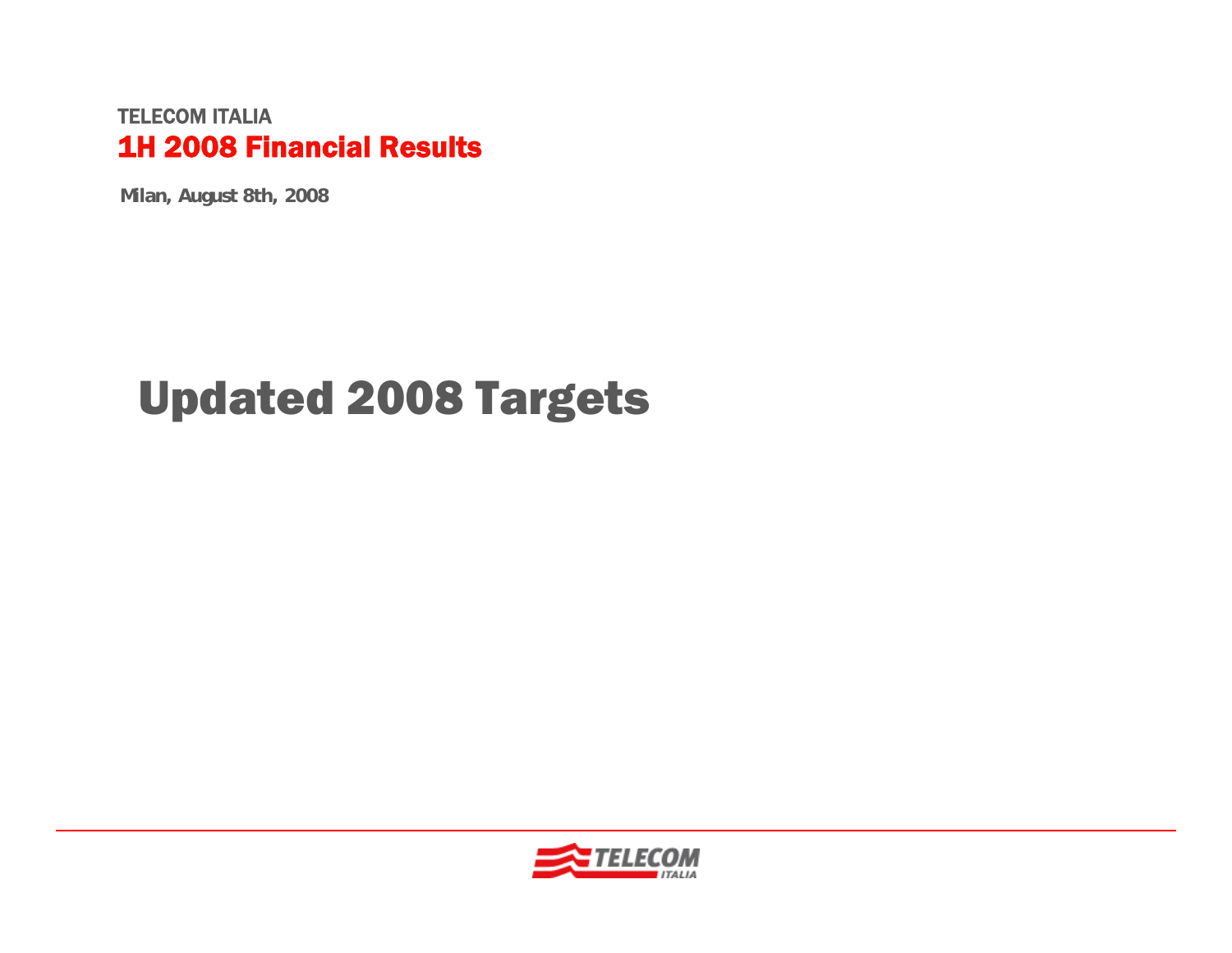### Group 2008 targets

*Bln €, %*

| 3In €, %                      | Organic*    |                                                                               |                                                                                                                        |  |  |
|-------------------------------|-------------|-------------------------------------------------------------------------------|------------------------------------------------------------------------------------------------------------------------|--|--|
|                               |             | March 7                                                                       | <b>August 8</b>                                                                                                        |  |  |
|                               | 2007 Actual | 2008 Targets                                                                  | <b>Updated 2008 Targets</b>                                                                                            |  |  |
| <b>Revenues</b>               | 31.0        | ~1.0                                                                          | $30.4 - 30.5$                                                                                                          |  |  |
| <b>EBITDA</b>                 | 12.24       | $~1438.5\%$<br>(excluding 1998 Licence Fee<br>for $\sim$ 0.5 Bln $\epsilon$ ) | $~1438.0\%$<br>(excluding 1998 Licence Fee for ~ 0.5<br>Bln $\epsilon$ and restr. cost for $\sim$ 0.3 Bln $\epsilon$ ) |  |  |
| <b>EBITDA Margin</b>          | 39.4%       |                                                                               |                                                                                                                        |  |  |
| <b>CAPEX</b>                  | 5.4         | $-5.4$<br>(including 0.5 Bln $€$ 3G<br>Licence in Brasil)                     | ~5.4<br>(including 0.5 Bln $€$ 3G<br>Licence in Brasil)                                                                |  |  |
| <b>Net Financial Position</b> | 35.7        |                                                                               |                                                                                                                        |  |  |
| NFP/Ebitda                    | 3.1x        | < 3.0x                                                                        | < 3.0x                                                                                                                 |  |  |
|                               |             |                                                                               |                                                                                                                        |  |  |

\* Assuming perimeter excluding TI France (since 1.1) and Entel Bolivia (since 1.4), 2008 exchange rates and excluding non recurring restructuring costs

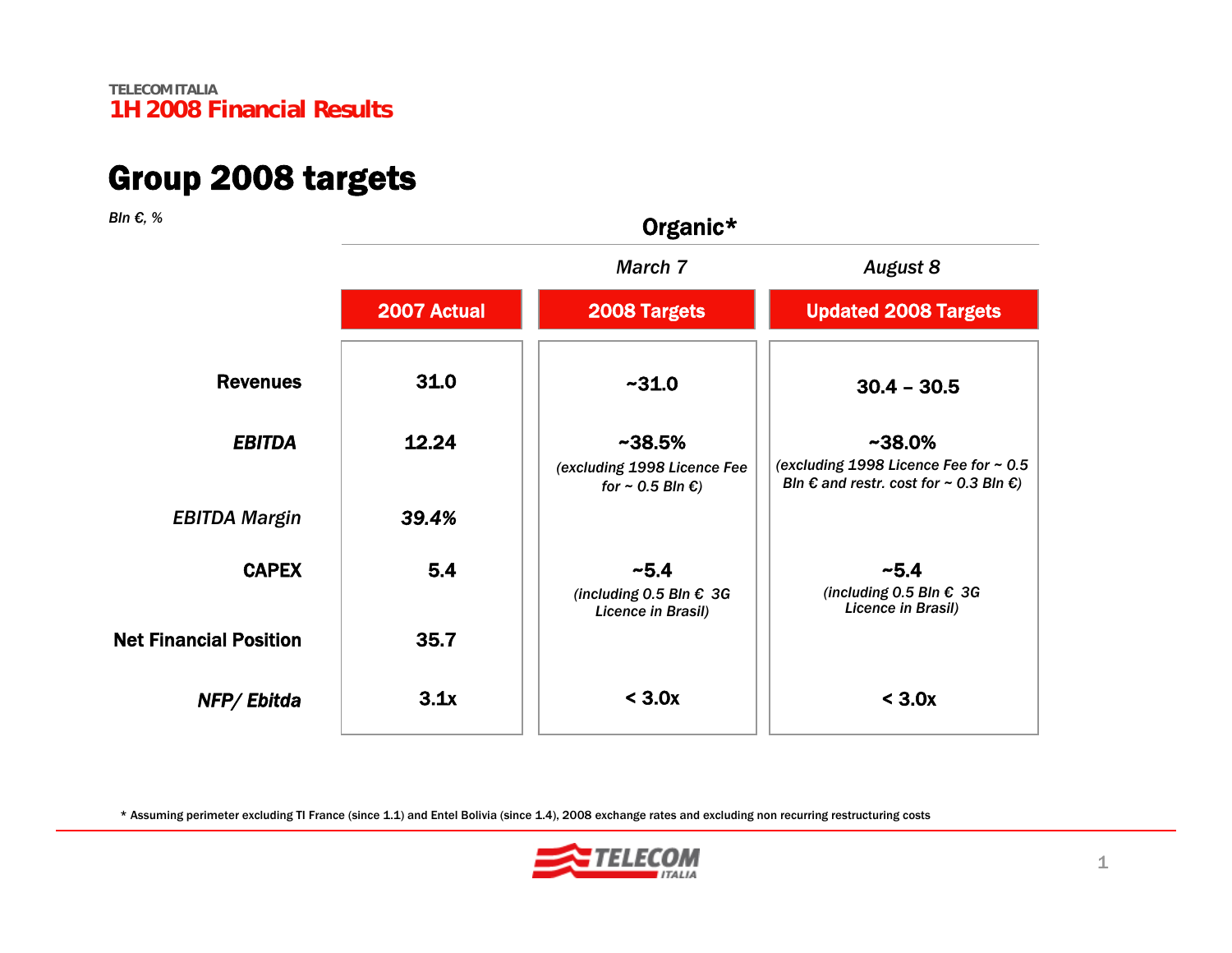### Domestic 2008 targets

*Bln €, %*

|                        | <b>March 7th, confirmed August 8th</b> |              |  |  |
|------------------------|----------------------------------------|--------------|--|--|
|                        | 2007 Actual                            | 2008 Targets |  |  |
| <b>Revenues</b>        | 24.2                                   | >23.0        |  |  |
| <b>Fixed revenues</b>  | 15.7                                   | $-15.0$      |  |  |
| <b>Mobile revenues</b> | 10.0                                   | ~1.8         |  |  |
| <b>EBITDA</b>          | 10.8                                   |              |  |  |
| <b>EBITDA Margin</b>   | 44.5%                                  | $-44.0%$     |  |  |
| <b>CAPEX</b>           | 4.1                                    | $-3.5$       |  |  |
|                        |                                        |              |  |  |

Organic\*

\* Assuming perimeter excluding TI France (since 1.1) and Entel Bolivia (since 1.4), 2008 exchange rates and excluding non recurring restructuring costs

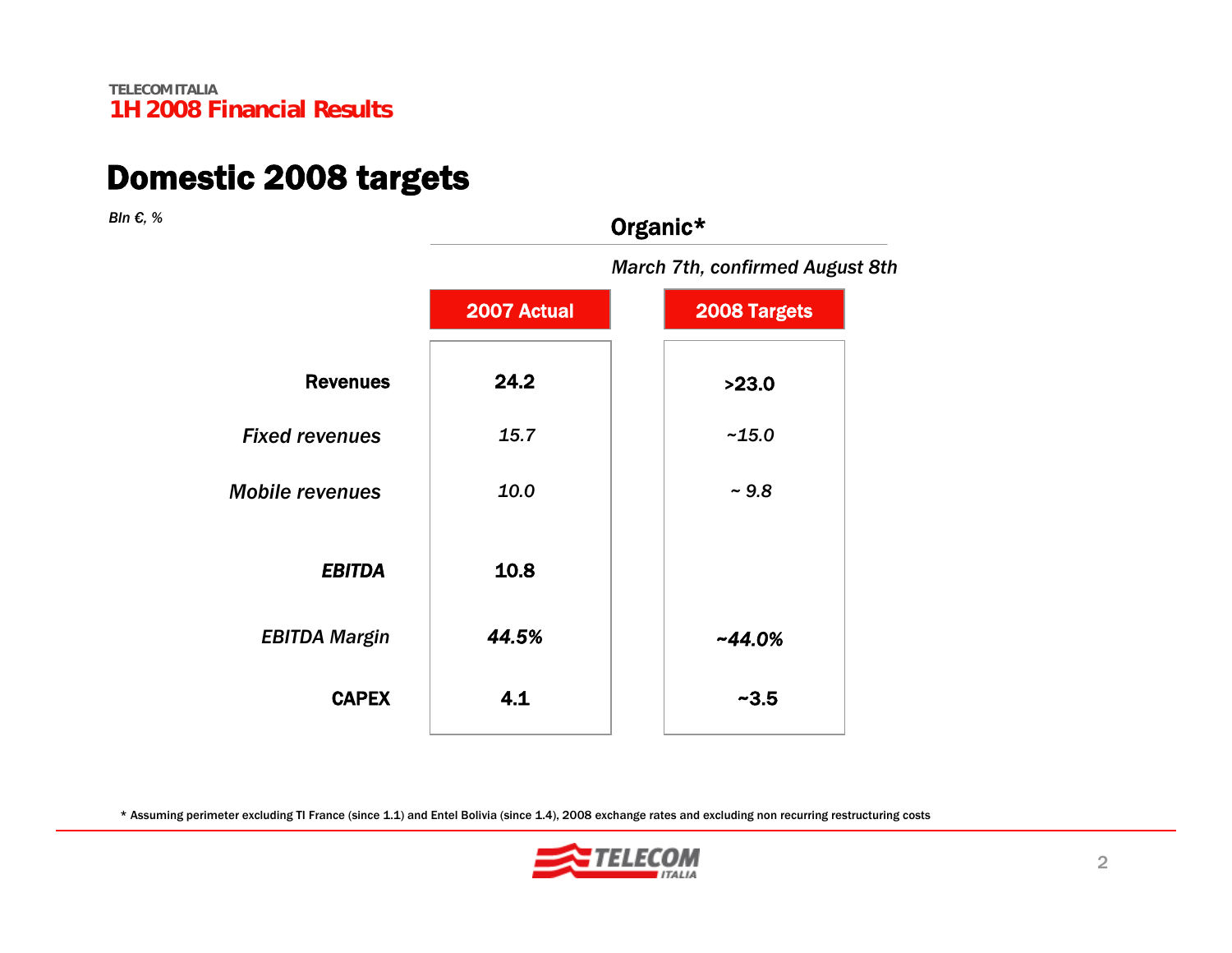## TIM Brasil 2008 targets

*IAS*

| nu                                             |             | March 7        | <b>August 8</b>             |
|------------------------------------------------|-------------|----------------|-----------------------------|
|                                                | 2007 Actual | 2008 Targets   | <b>Updated 2008 Targets</b> |
| <b>Revenues Growth - Organic</b>               | $14.8\%*$   | >12%           | $> 7\%$                     |
| <b>EBITDA margin - Organic</b>                 | 24.2%       | > 24%          | $23 - 23.5%$                |
| CAPEX (Bln $\epsilon$ )<br>License 3G excluded | 0.9         | ~1.5<br>$-1.0$ | ~1.5<br>$-1.0$              |

*\* Growth considering Bill & Keep elimination starting 01/01/06 Revenues growth reported: 22.7%*